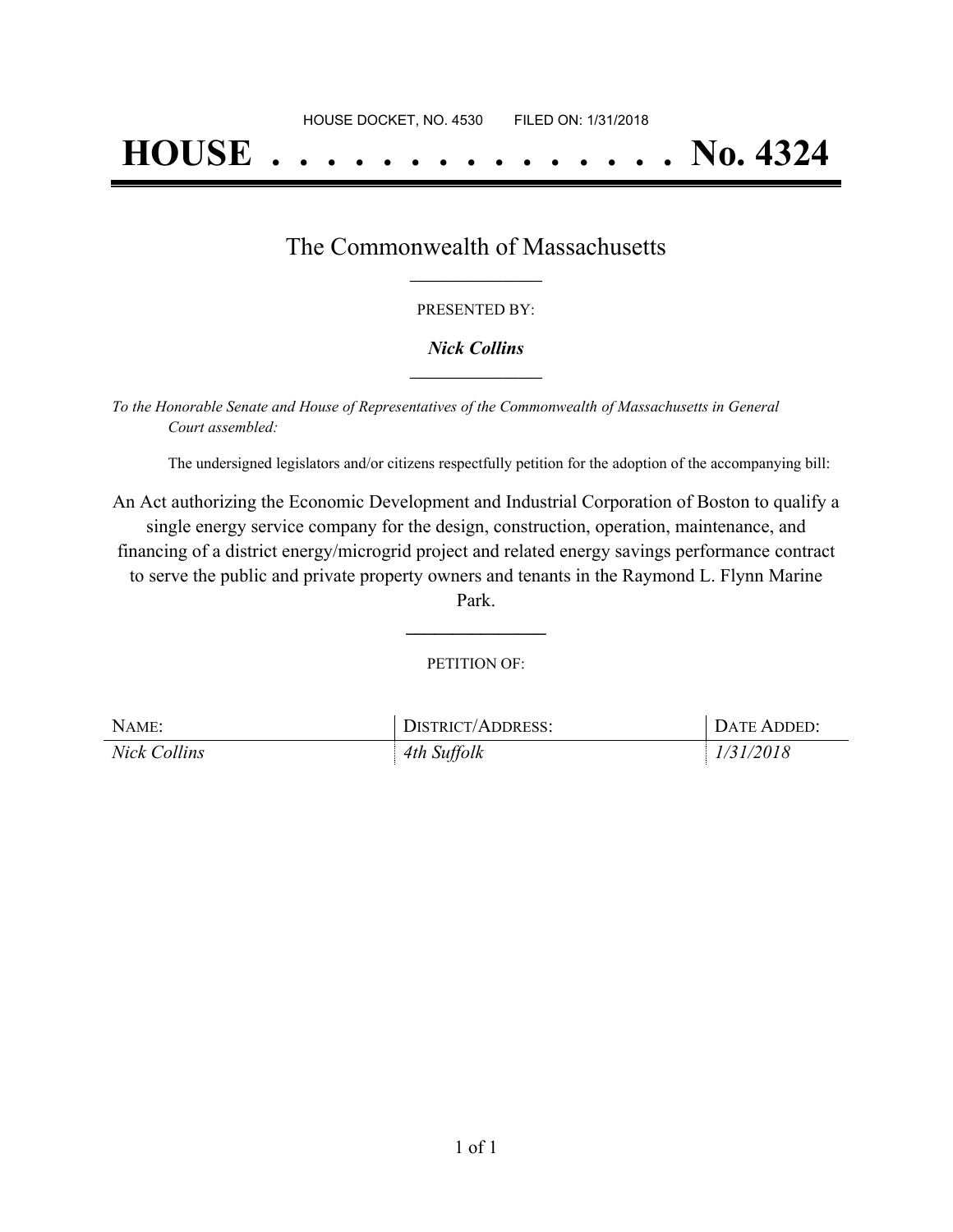#### HOUSE DOCKET, NO. 4530 FILED ON: 1/31/2018

## **HOUSE . . . . . . . . . . . . . . . No. 4324**

By Mr. Collins of Boston, a petition (subject to Joint Rule 12) of Nick Collins (with the approval of the mayor and city council) that the Economic Development and Industrial Corporation of the city of Boston be authorized to enter into a single energy management services contract to provide energy management services to all public and private properties, either owned or leased, within the Raymond L. Flynn Marine Park in said city. Telecommunications, Utilities and Energy. [Local Approval Received.]

## The Commonwealth of Massachusetts

**In the One Hundred and Ninetieth General Court (2017-2018) \_\_\_\_\_\_\_\_\_\_\_\_\_\_\_**

**\_\_\_\_\_\_\_\_\_\_\_\_\_\_\_**

An Act authorizing the Economic Development and Industrial Corporation of Boston to qualify a single energy service company for the design, construction, operation, maintenance, and financing of a district energy/microgrid project and related energy savings performance contract to serve the public and private property owners and tenants in the Raymond L. Flynn Marine Park.

Be it enacted by the Senate and House of Representatives in General Court assembled, and by the authority *of the same, as follows:*

| $\mathbf{1}$    | SECTION 1. (a) The Economic Development and Industrial Corporation of Boston                    |
|-----------------|-------------------------------------------------------------------------------------------------|
| $\overline{2}$  | (EDIC), may, notwithstanding the provisions of any general or special law or regulation to the  |
| $\overline{3}$  | contrary, enter into a single energy management services contract to provide energy management  |
| 4               | services to all public and private properties, either owned or leased, within the Raymond L.    |
| 5 <sup>1</sup>  | Flynn Marine Park (RLFMP), which services shall include the development of a district           |
| 6               | energy/microgrid using a design-build-operate-transfer delivery structure and a related energy  |
| $7\overline{ }$ | savings performance contract for building energy improvements. For the purposes of this special |
| 8               | act, "energy management services" shall mean a program of services, including energy audits,    |
| 9               | energy conservation measures, energy conservation projects or a combination thereof, and        |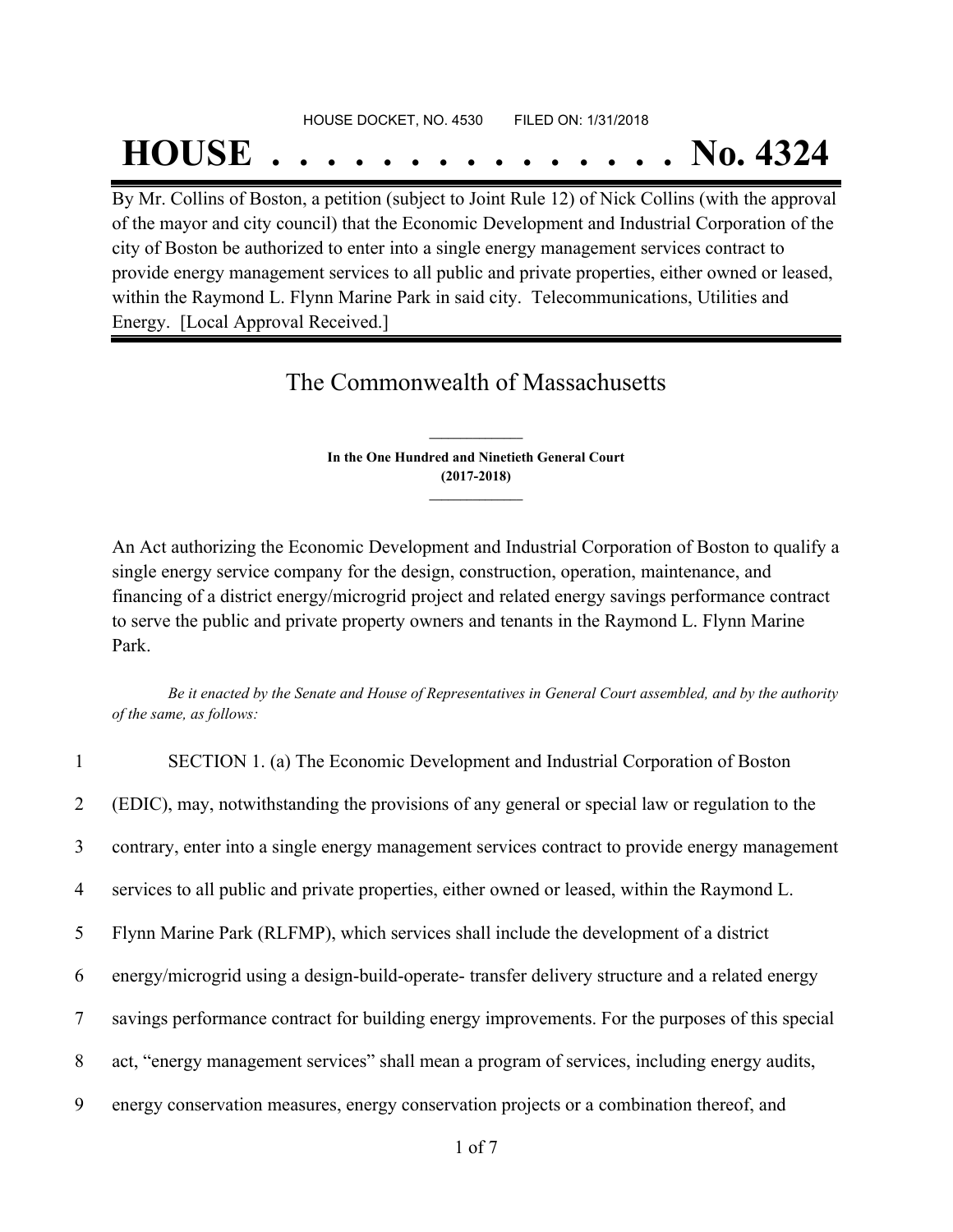building maintenance and financing services, primarily intended to reduce the cost of energy and water in operating buildings, which may be paid for, in whole or in part, by cost savings atkibutable to a reduction in energy and water consumption which result from such services. All energy generation installed and all savings measures under the contract shall comply with current local, state and federal construction and environmental codes and regulations.

 (b) Notwithstanding any general or special law to the contrary, energy management services contracts awarded under subsection (a) may provide for a term, not exceeding twenty years, and an option for renewal or extension of services for one additional term, not exceeding five years. The renewal or extension shall be at the sole discretion of the EDIC in accordance with the original contract terms and conditions or with contact terms and conditions which are more favorable to and acceptable to the EDIC.

 (c) Before entering into an energy management services contract, the EDIC shall issue a request for qualifications. Public notice of the request for qualifications shall conform to the procedures set forth in subsection (I) of section 44J of chapter 149. At least 1 week before soliciting a request for qualifications for an energy management services contract, the EDIC shall notify the commissioner of the Department of Energy Resources ("commissioner") in writing of the EDIC's intent to solicit qualifications. The notification, at a minimum, shall include a copy of the request for qualifications. An acknowledgment of receipt shall be issued by the commissioner to the EDIC upon compliance with the requirements of this subsection.

 The request for qualifications published by the EDIC shall include the following: (1) the EDIC's full name and address; (2) The name, address, title and phone number of a contact person; (3) the date, time and place where qualifications shall be received; (4) stated objectives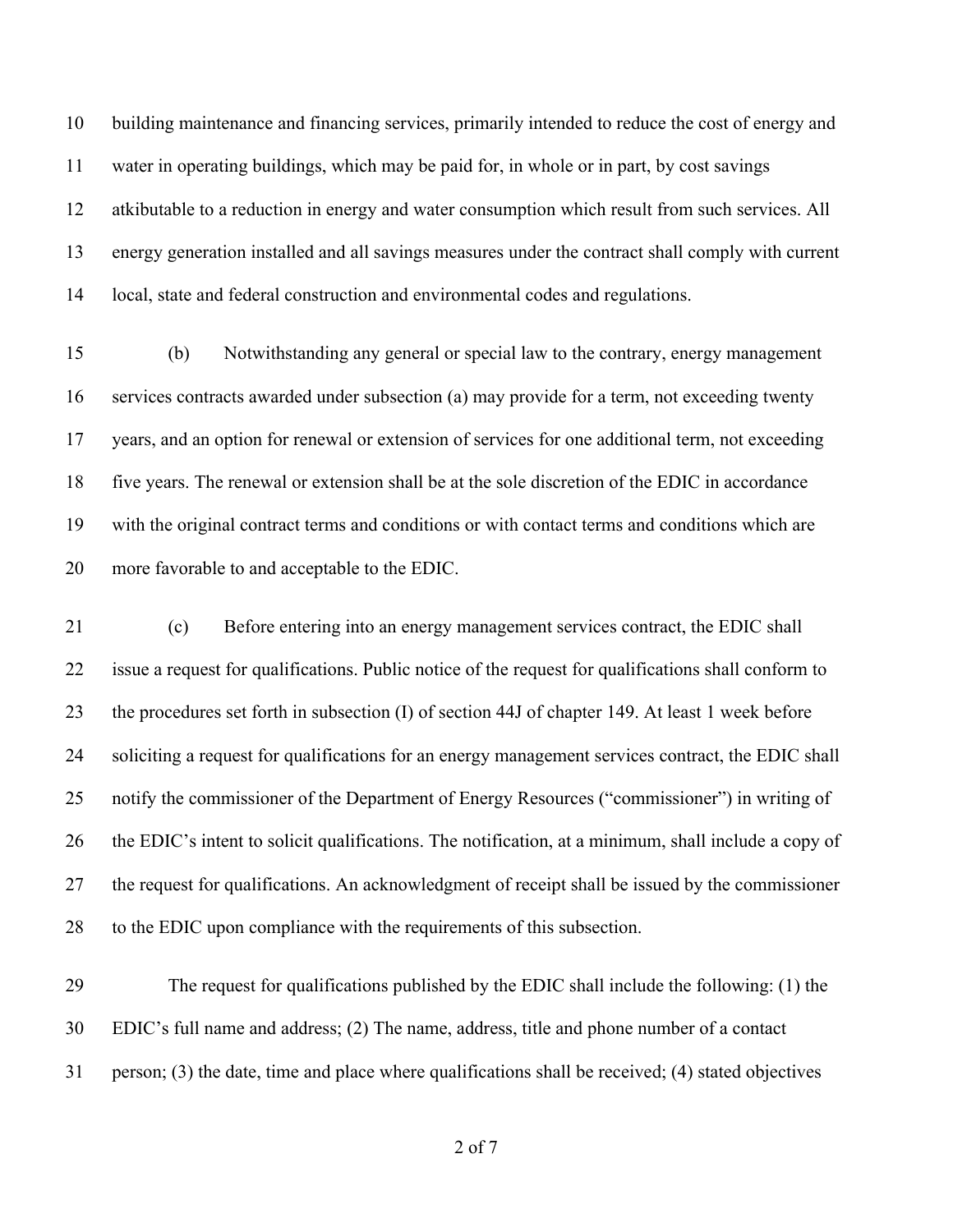for the RFLMP district energy/microgrid program and the eligibility of all public and private properties whose owners may choose to voluntarily participate, a description of the services to be procured, including a facility profile with a detailed description of each building involved and accurate energy consumption data for the most recent 2-year period, a list of building or energy improvements to be considered or required and a statement as to whether the proposed improvements will generate sufficient energy generation revenues or energy savings to fund the full cost of the program; (5) the evaluation criteria for assessing the qualifications; (6) a statement that the EDIC may cancel the request for qualifications, or may reject in whole or in part any and all energy generation and savings measures, when it determines that cancellation or rejection serves the best interests of the public; and (7) any other stipulations and clarifications the EDIC may require, which shall be clearly identified in the request for qualifications.

 Qualifications shall be opened publicly, in the presence of 2 or more witnesses, at the time specified in the request for qualifications, and shall be available for public inspection. The provisions of sections 44A, 44B and 44E to 44H, inclusive, of chapter 149, section 39M of chapter 30, and chapter 30B, shall not apply to contracts procured under this section. Section 44D of said chapter 149 shall apply as appropriate to qualifications submitted for contracts under this section, and every such qualification shall be accompanied by (1) a copy of a certificate of eligibility issued by the commissioner of capital asset management and maintenance, and (2) by an update statement.

- The EDIC shall evaluate the qualified providers to determine which best meets the EDIC's needs by reviewing the following:
- 

(1) references of other energy savings contracts performed by the qualified providers;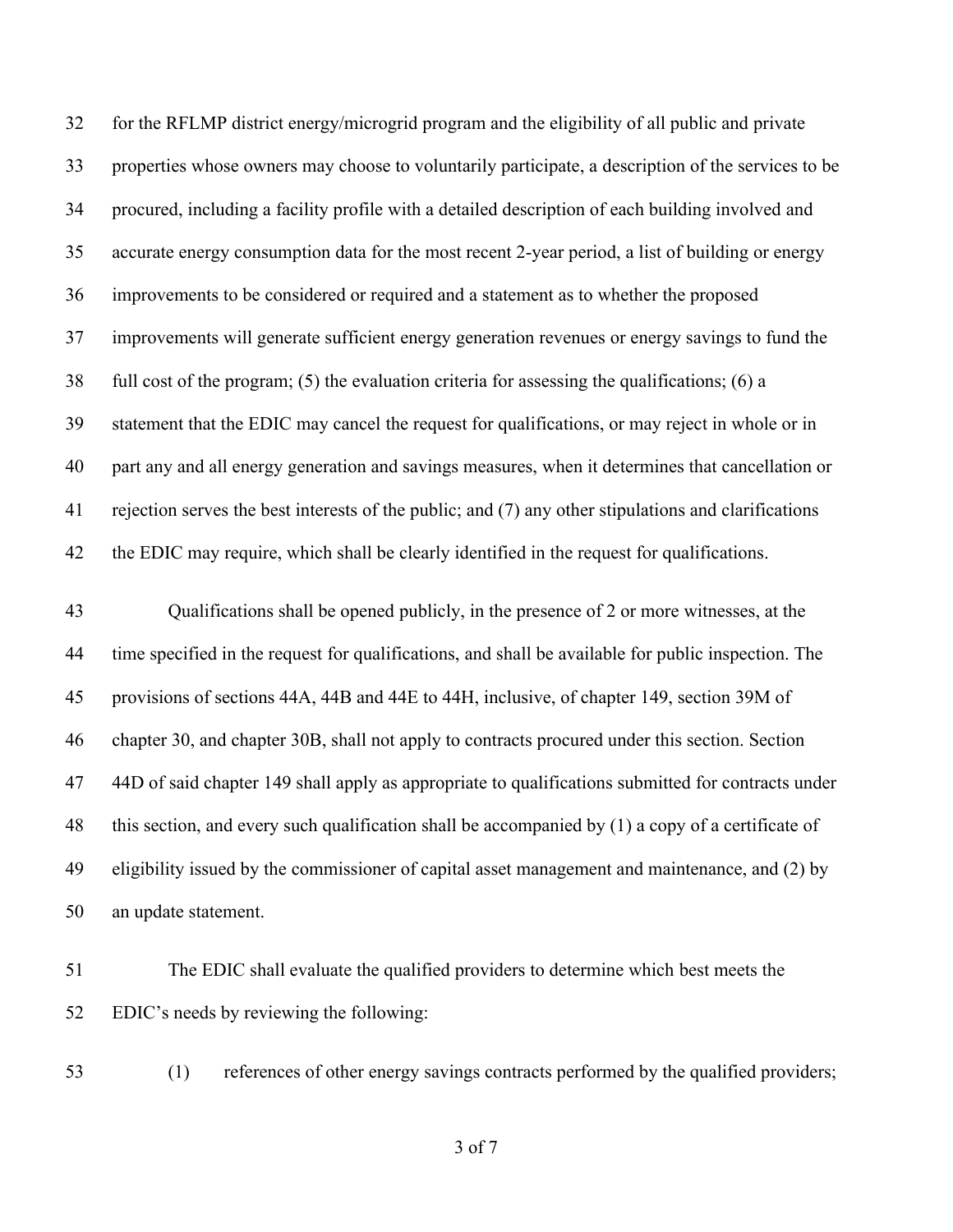(2) the certificate of eligibility and update statement provided by the qualified providers;

| 56 | (3)                                                                                               | quality of the products proposed;                                                      |  |
|----|---------------------------------------------------------------------------------------------------|----------------------------------------------------------------------------------------|--|
| 57 | (4)                                                                                               | methodology of determining energy generation and savings;                              |  |
| 58 | (5)                                                                                               | general reputation and performance capabilities of the qualified providers;            |  |
| 59 | (6)                                                                                               | substantial conformity with the specifications and other conditions set forth in the   |  |
| 60 | request for qualifications;                                                                       |                                                                                        |  |
| 61 | (7)                                                                                               | time specified in the qualifications for the performance of the contract; and          |  |
| 62 | (8)                                                                                               | any other factors the agency, body, or authority considers reasonable and              |  |
| 63 |                                                                                                   | appropriate, which factors shall be made a matter of record.                           |  |
| 64 |                                                                                                   | Respondents shall be evaluated only on the criteria set forth in the request for       |  |
| 65 | qualifications.                                                                                   |                                                                                        |  |
| 66 |                                                                                                   | The EDIC shall conduct discussions with, and may require public presentations by, each |  |
| 67 | person who submitted qualifications in response to the request for qualifications regarding his   |                                                                                        |  |
| 68 | qualifications, approach to the project and ability to furnish the required services. The EDIC    |                                                                                        |  |
| 69 | shall select in order of preference 3 such persons, unless fewer persons respond, it considers to |                                                                                        |  |
| 70 | be the most highly qualified to perform the required services. The EDIC may request, accept and   |                                                                                        |  |
| 71 | consider proposals for the compensation to be paid under the contract only during competitive     |                                                                                        |  |
| 72 | negotiations conducted under subsection (e).                                                      |                                                                                        |  |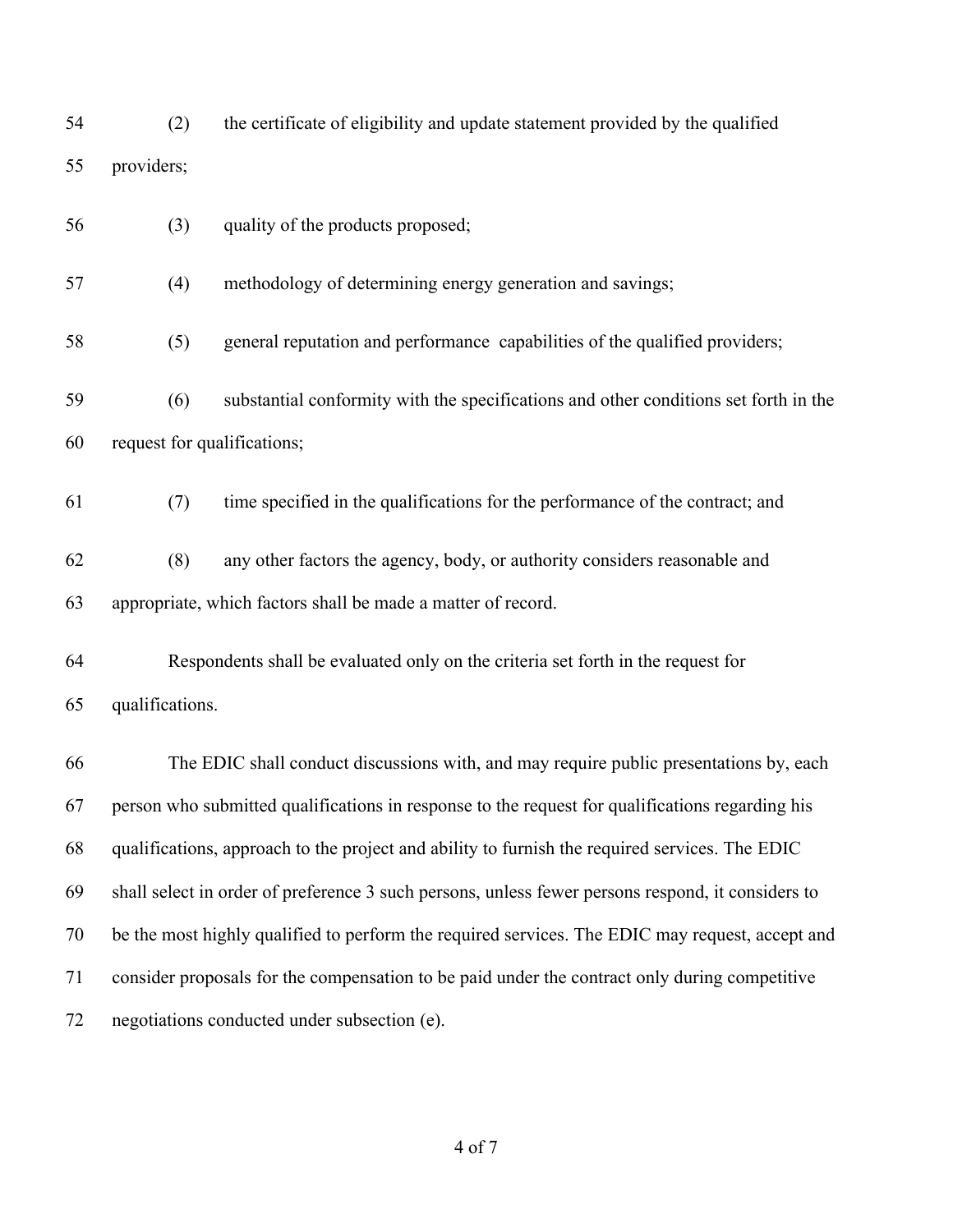(d) The EDIC may cancel a request for qualifications, or may reject in whole or in part any and all proposals when it determines that cancellation or rejection serves its best interests. The EDIC shall state in writing the reason for a cancellation or rejection.

 (e) The EDIC shall negotiate a contract with the most qualified person at compensation which it determines is fair, competidve and reasonable. If the EDIC is unable to negotiate a satisfactory contract with the person considered to be the most qualified at a price the EDIC determines to be fair, competitive and reasonable, negotiations with that person shall be formally terminated. The EDIC shall then undertake negotiations with the second most qualified person. Failing accord with the second most qualified person, the EDIC shall terminate those negotiations and then undertake negotiations with the third most qualified person. Should the EDIC be unable to negotiate a satisfactory contract with any of the selected persons, it may select additional qualified providers who responded to the request for qualifications, in the order of their competence and qualification, and continue negotiations in accordance with this subsection until either an agreement is reached or the EDIC cancels the request for qualifications.

 (I) The EDIC's decision regarding the selection of a qualified provider shall be final and not subject to appeal except on the grounds of fraud or collusion.

 (g) The EDIC shall provide public notice of the meeting at which it proposes to award the energy management services contract, of the name of the parties to the proposed contract and of the purpose of the contract. The public notice shall be made at least 10 days before the meeting. The EDIC shall promptly publish in the central register notice of the award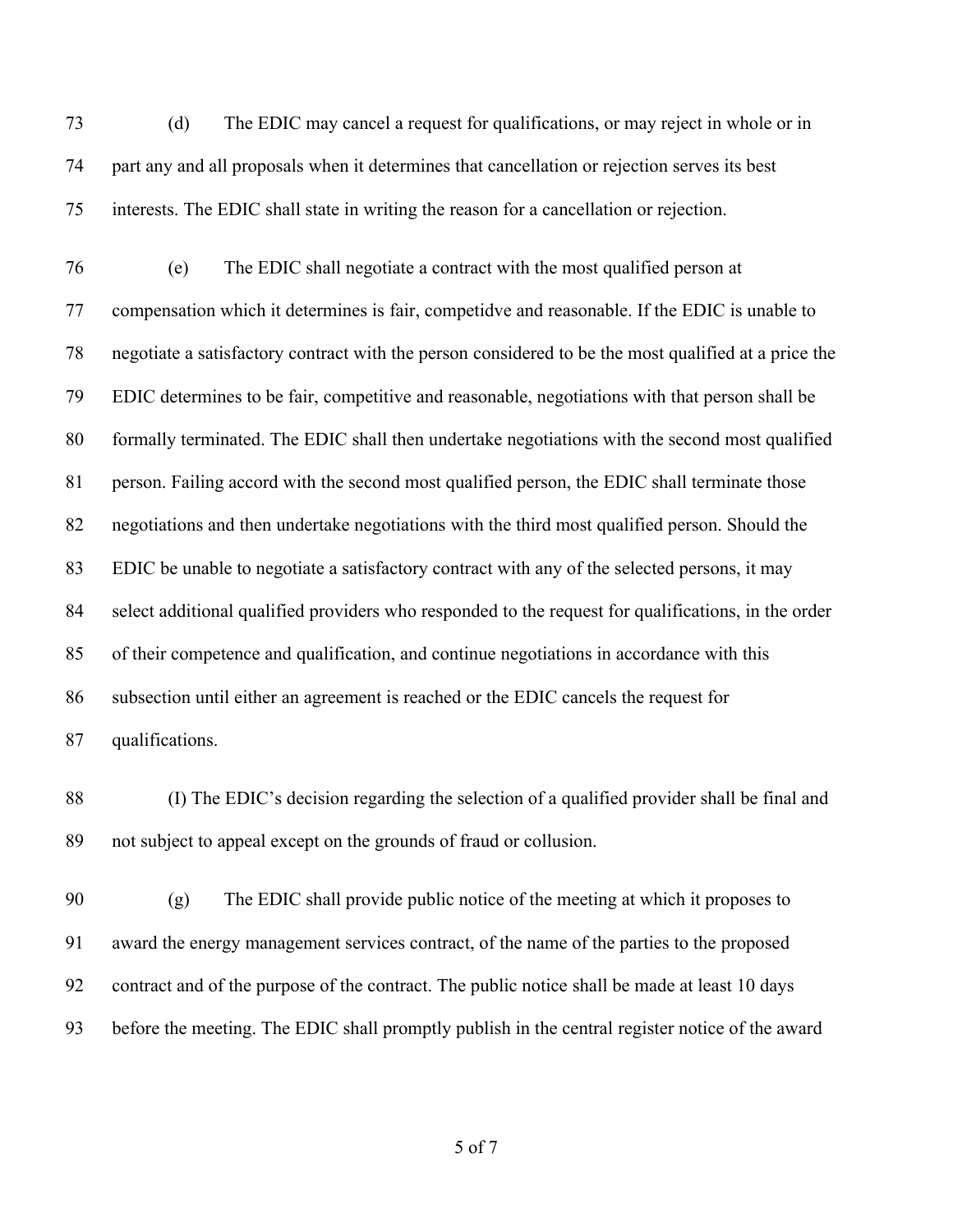and shall notify the commissioner of the award and provide a copy of the energy management services contract.

 (h) The energy management services contract shall include a written guarantee of the qualified provider that either the amount of energy generation and savings guaranteed shall be achieved or the qualified provider shall reimburse the EDIC for the shortfall amount. Methods for measurement and verification of energy savings shall conform to the most recent standards established by the Federal Energy Management Program of the United States Department of Energy.

 (i) The EDIC shall comply with the regulations for the procurement of energy management services under this section for local government bodies adopted pursuant to MGL c. 25A, §11I by the commissioner and codified at 225 Code of Massachusetts Regulations 19:00 et seq. An order of the commissioner under this subsection shall be effective and may be enforced according to its terms, and enforcement shall not be suspended or stayed by the entry of an appeal. The superior court for Suffolk

 county shall have jurisdiction over appeals of orders of the commissioner under this subsection, and shall also have jurisdiction upon application of the commissioner to enforce all orders of the commissioner under this subsection. The burden of proof shall be upon the appealing party to show that an order of the commissioner is invalid. An aggrieved person shall not be required to seek an order from the commission as a condition precedent to seeking any other remedy.